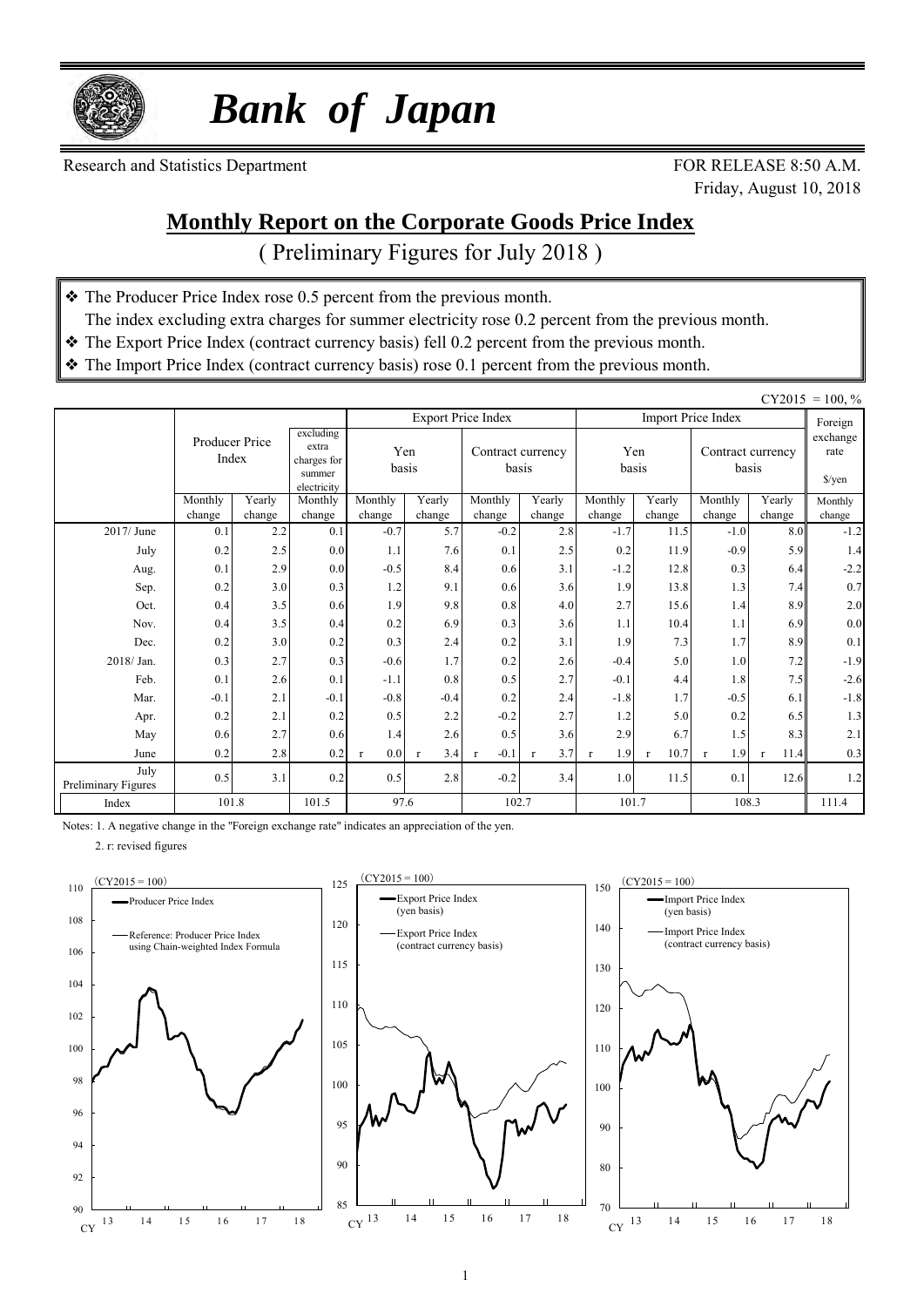### (Commodities contributing to the monthly changes in July 2018)

| Producer Price Index                           |                           | Monthly change $0.5\%$                                                                               |  |  |  |  |  |
|------------------------------------------------|---------------------------|------------------------------------------------------------------------------------------------------|--|--|--|--|--|
| Groups                                         | Contribution<br>to change | Commodities                                                                                          |  |  |  |  |  |
| Electric power, gas & water                    | $0.21 \%$                 | Commercial high tension power, Industrial extra high tension<br>power, Industrial high tension power |  |  |  |  |  |
| Petroleum & coal products                      | $0.12 \%$                 | Naphtha, Fuel oil C, Jet fuel oil                                                                    |  |  |  |  |  |
| Chemicals & related products                   | $0.07\%$                  | Ethylene, Propylene, Xylene                                                                          |  |  |  |  |  |
| Agriculture, forestry $\&$<br>fishery products | $0.07\%$                  | Pork, Cooked & dried whitebait, Chicken eggs                                                         |  |  |  |  |  |
| Beverages & foods                              | $0.02 \%$                 | Formula feeds, Wheat flour, Rapeseed cake & meal                                                     |  |  |  |  |  |
| Plastic products                               | $0.02 \%$                 | Plastic films & sheets, Plastic containers (except plastic<br>hollow containers)                     |  |  |  |  |  |
| Production machinery                           | $0.01\%$                  | Semiconductor manufacturing equipment, Mold, die & parts,<br>Cemented carbide tools                  |  |  |  |  |  |
| Nonferrous metals                              | $-0.08 \%$                | Unwrought copper, Power & telecommunications cables<br>except optical fiber cables, Copper wire rods |  |  |  |  |  |
| Electrical machinery $\&$<br>equipment         | $-0.01\%$                 | Monitoring $&$ control equipment, Household refrigerators $&$<br>freezers, Room air conditioners     |  |  |  |  |  |

| Export Price Index (contract currency basis)                    |                           | Monthly change $-0.2\%$                                                                                              |  |  |  |  |  |
|-----------------------------------------------------------------|---------------------------|----------------------------------------------------------------------------------------------------------------------|--|--|--|--|--|
| Groups                                                          | Contribution<br>to change | Commodities                                                                                                          |  |  |  |  |  |
| Electric & electronic products                                  | $-0.15 \%$                | MOS memory integrated circuits, Visual equipment, MOS<br>integrated circuits (except MOS memory integrated circuits) |  |  |  |  |  |
| Chemicals & related products                                    | $-0.10 \%$                | Caustic soda, Para-xylene, Toluylene diisocyanate                                                                    |  |  |  |  |  |
| Metals & related products                                       | $-0.05\%$                 | Unwrought gold, Copper & copper alloy scrap, Rolled and<br>drawn copper products                                     |  |  |  |  |  |
| Other primary products $\&$<br>manufactured goods               | $0.08 \%$                 | Artificial graphite electrodes, Wastepaper, Printing paper                                                           |  |  |  |  |  |
| General purpose, production<br>& business oriented<br>machinery | $0.03\%$                  | Printing, plate making & bookbinding machinery, Industrial<br>robots, Agricultural tractors                          |  |  |  |  |  |
| Textiles                                                        | $0.02 \%$                 | Chemical fiber fabrics, Acrylic staple fibers, Natural fiber<br>fabrics                                              |  |  |  |  |  |

| Import Price Index (contract currency basis)                    |                           | Monthly change $0.1\%$                                                                                                                   |
|-----------------------------------------------------------------|---------------------------|------------------------------------------------------------------------------------------------------------------------------------------|
| Groups                                                          | Contribution<br>to change | Commodities                                                                                                                              |
| Petroleum, coal & natural gas                                   | $0.13 \%$                 | Liquefied natural gas, Liquefied petroleum gas, Naphtha                                                                                  |
| Chemicals $\&$ related products                                 | $0.06\%$                  | Saturated polyester resins, Carbon black, General purpose<br>plastics (except saturated polyester resins)                                |
| Other primary products $\&$<br>manufactured goods               | $0.03\%$                  | Plastic bags, Masonry products, Metal furniture                                                                                          |
| General purpose, production<br>& business oriented<br>machinery | $0.01 \%$                 | Compressors (except for general refrigeration & air<br>conditioning), Bearings, General-purpose internal combustion<br>engines           |
| Electric & electronic products                                  | $-0.06\%$                 | Solar batteries, Storage media, External storages                                                                                        |
| Metals & related products                                       | $-0.03\%$                 | Copper & copper alloy scrap, Unwrought palladium,<br>Unwrought cobalt                                                                    |
| Transportation equipment                                        | $-0.02 \%$                | Standard passenger cars (gasoline cars), Passenger vehicles<br>(hybrid & clean energy vehicles), Small passenger cars<br>(gasoline cars) |
| Beverages & foods and<br>agriculture products for food          | $-0.02\%$                 | Raw sugar, Palm oil, Soybean cake & meal                                                                                                 |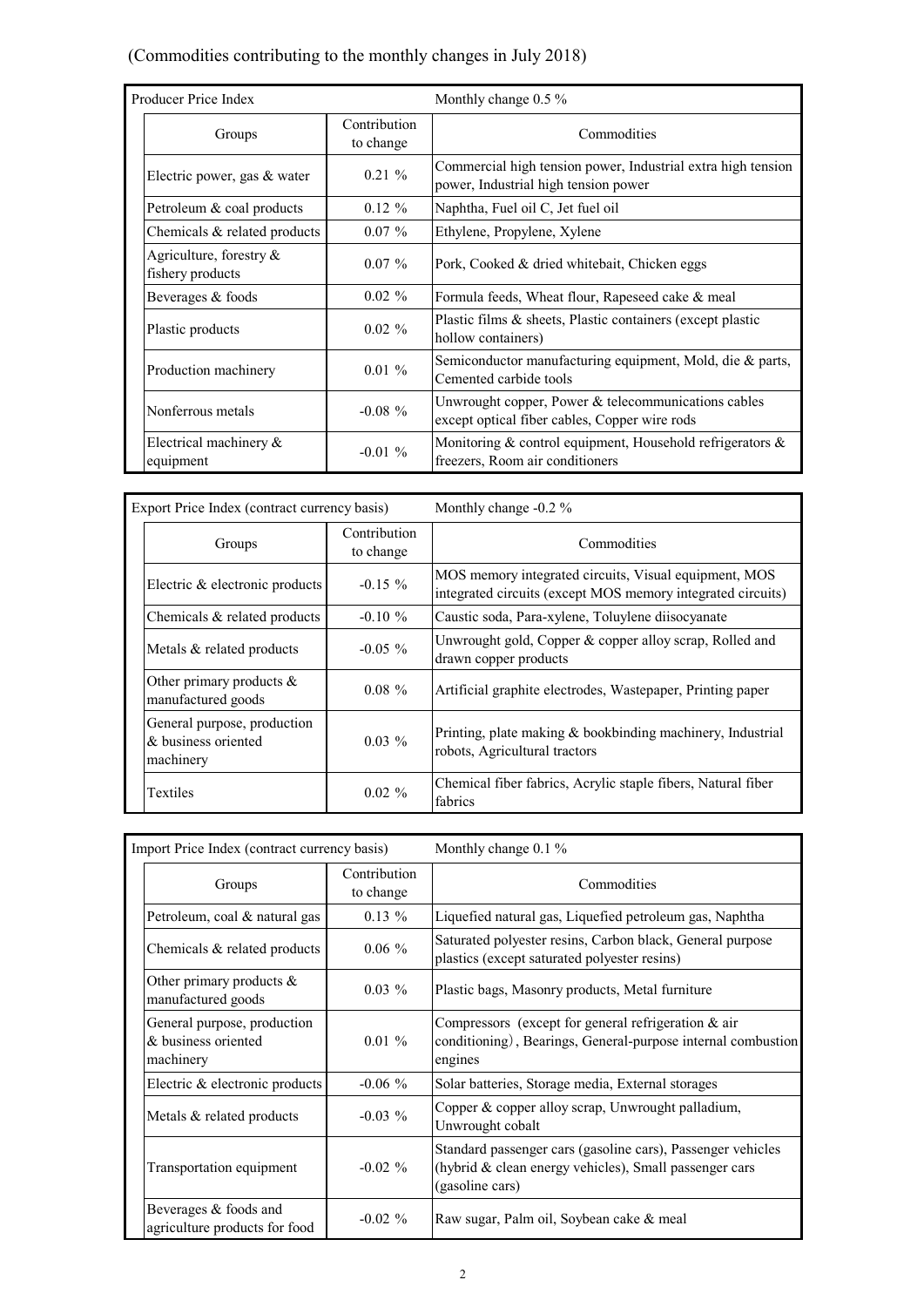## Producer Price Index ( Preliminary Figures for July 2018 )

 $CY2015 = 100, \%$ 

|                                                |         |       |                       |                   |                       | Yearly |             |                   |
|------------------------------------------------|---------|-------|-----------------------|-------------------|-----------------------|--------|-------------|-------------------|
|                                                | Weight  | Index | Previous<br>month     | Monthly<br>change | Previous<br>month     | change |             | Previous<br>month |
| All commodities                                | 1,000.0 | 101.8 | 101.3                 | 0.5               | 0.2                   | 3.1    |             | 2.8               |
| excluding extra charges for summer electricity | 1,000.0 | 101.5 | 101.3                 | 0.2               | 0.2                   | 3.0    |             | 2.8               |
| Beverages & foods                              | 141.6   | 100.6 | 100.4<br>$\Gamma$     | 0.2               | 0.0<br>$\mathbf r$    | 0.7    | $\mathbf r$ | $0.2\,$           |
| Textile products                               | 9.6     | 100.7 | 100.9<br>$\mathbf r$  | $-0.2$            | 0.1<br>$\mathbf r$    | 1.3    | $\mathbf r$ | $1.2\,$           |
| Lumber & wood products                         | 9.2     | 105.5 | 105.8<br>$\mathbf r$  | $-0.3$            | 0.2<br>$\mathbf r$    | 2.7    | $\mathbf r$ | 3.2               |
| Pulp, paper & related products                 | 27.7    | 102.0 | 101.8                 | 0.2               | 0.0                   | 2.7    |             | 2.7               |
| Chemicals & related products                   | 89.2    | 98.1  | 97.3<br>$\mathbf r$   | $0.8\,$           | 0.5<br>$\mathbf r$    | 3.9    | $\mathbf r$ | 2.4               |
| Petroleum & coal products                      | 59.5    | 119.5 | 117.4<br>$\mathbf r$  | 1.8               | 2.1<br>$\mathbf r$    | 26.6   | $\mathbf r$ | 23.3              |
| Plastic products                               | 38.2    | 97.5  | 97.0<br>$\mathbf r$   | 0.5               | 0.2<br>$\mathbf r$    | 1.4    | $\mathbf r$ | 0.8               |
| Ceramic, stone & clay products                 | 23.3    | 101.0 | 100.9<br>$\mathbf r$  | 0.1               | $-0.2$<br>$\mathbf r$ | 1.3    | $\mathbf r$ | 1.4               |
| Iron & steel                                   | 51.7    | 108.1 | 108.1                 | 0.0               | 0.2                   | 4.4    |             | 4.5               |
| Nonferrous metals                              | 27.1    | 101.7 | 104.8<br>$\mathbf r$  | $-3.0$            | 1.1<br>$\mathbf r$    | 5.1    | $\mathbf r$ | 10.4              |
| Metal products                                 | 40.0    | 103.9 | 103.8<br>$\mathbf r$  | 0.1               | 0.4<br>$\mathbf r$    | 2.2    | $\mathbf r$ | 2.3               |
| General purpose machinery                      | 27.2    | 100.8 | 100.7<br>$\mathbf{r}$ | 0.1               | 0.3<br>$\mathbf r$    | 0.8    | $\mathbf r$ | 1.0               |
| Production machinery                           | 41.1    | 101.4 | 101.0<br>$\mathbf{r}$ | 0.4               | $-0.4$<br>$\mathbf r$ | 1.3    | $\mathbf r$ | 0.9               |
| Business oriented machinery                    | 16.2    | 102.1 | 102.3<br>$\mathbf{r}$ | $-0.2$            | 0.2<br>$\mathbf r$    | 0.0    | $\mathbf r$ | $0.4\,$           |
| Electronic components & devices                | 24.5    | 97.7  | 97.8<br>r             | $-0.1$            | $-0.3$<br>r           | $-0.4$ | r           | $0.0\,$           |
| Electrical machinery & equipment               | 52.7    | 94.8  | 95.0                  | $-0.2$            | $-0.1$                | $-0.9$ |             | $-0.7$            |
| Information & communications equipment         | 20.8    | 97.8  | 97.4                  | 0.4               | 0.0                   | $-0.2$ |             | $-0.7$            |
| Transportation equipment                       | 140.7   | 98.4  | 98.4<br>$\mathbf r$   | 0.0               | $-0.1$<br>$\mathbf r$ | $-0.4$ | $\mathbf r$ | $-0.5$            |
| Other manufacturing industry products          | 48.0    | 100.2 | 100.2<br>$\mathbf r$  | $0.0\,$           | $-0.2$<br>$\mathbf r$ | $-0.1$ | $\mathbf r$ | $-0.1$            |
| Agriculture, forestry & fishery products       | 35.8    | 111.5 | 109.6<br>$\mathbf r$  | 1.7               | $-0.5$<br>$\mathbf r$ | 4.3    | $\mathbf r$ | 2.6               |
| Minerals                                       | 3.9     | 97.7  | 97.7<br>$\mathbf r$   | $0.0\,$           | $-0.1$<br>$\mathbf r$ | 3.4    | $\mathbf r$ | 3.3               |
| Electric power, gas & water                    | 67.1    | 98.8  | 95.6<br>$\mathbf r$   | 3.3               | 0.5<br>$\mathbf r$    | 3.8    | $\mathbf r$ | 4.3               |
| Scrap & waste                                  | 4.9     | 136.3 | 137.6                 | $-0.9$            | 2.1                   | 18.3   |             | 27.1              |

Notes: 1. The index of "All commodities excluding extra charges for summer electricity" adjusts extra charges applied during summer season from July to September.

2. r: revised figures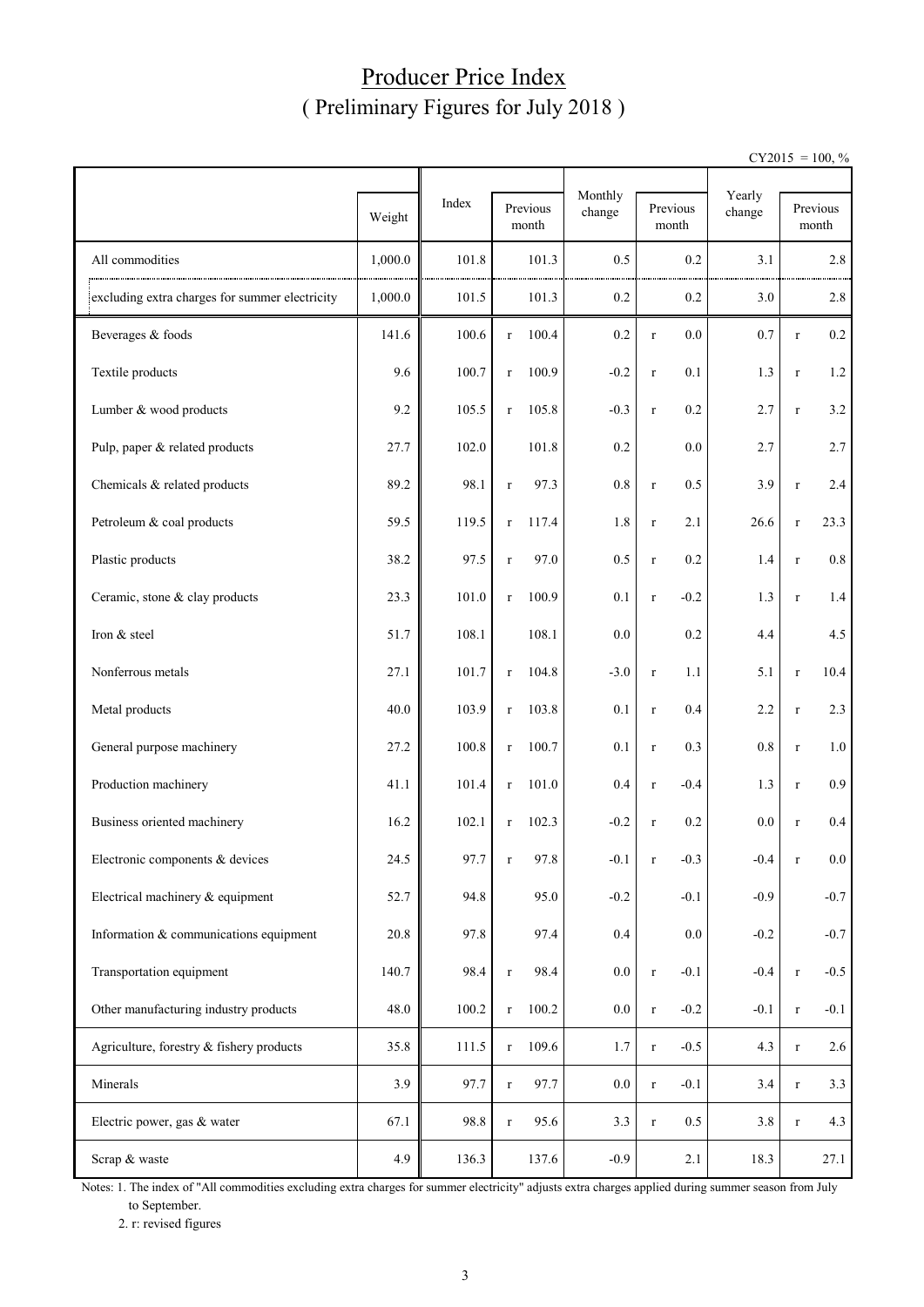## Export Price Index ( Preliminary Figures for July 2018 )

 $CY2015 = 100, \%$ 

|                                                                |         | Index        |              |                   | Monthly change<br>Yearly change |              |                   |                               |              |              |                   |                               |
|----------------------------------------------------------------|---------|--------------|--------------|-------------------|---------------------------------|--------------|-------------------|-------------------------------|--------------|--------------|-------------------|-------------------------------|
|                                                                | Weight  | Yen<br>basis |              | Previous<br>month | Yen<br>basis                    |              | Previous<br>month | Contract<br>currency<br>basis | Yen<br>basis |              | Previous<br>month | Contract<br>currency<br>basis |
| All commodities                                                | 1,000.0 | 97.6         | $\mathbf{r}$ | 97.1              | 0.5                             | $\mathbf{r}$ | 0.0               | $-0.2$                        | 2.8          | $\mathbf{r}$ | 3.4               | 3.4                           |
| Textiles                                                       | 13.8    | 95.7         | $\mathbf{r}$ | 93.7              | 2.1                             | $\mathbf{r}$ | 1.1               | 1.5                           | 3.7          | $\mathbf{r}$ | 2.1               | 4.3                           |
| Chemicals & related products                                   | 98.4    | 105.8        |              | $r$ 105.9         | $-0.1$                          | $\mathbf{r}$ | 0.2               | $-0.9$                        | 10.2         | $\mathbf{r}$ | 10.5              | 11.1                          |
| Metals & related products                                      | 108.5   | 111.5        |              | 110.9             | 0.5                             |              | $-0.1$            | $-0.4$                        | 10.1         |              | 12.1              | 11.0                          |
| General purpose, production $&$<br>business oriented machinery | 189.4   | 97.7         | $\mathbf{r}$ | 97.2              | 0.5                             | $\mathbf{r}$ | $-0.3$            | 0.2                           | 0.5          | $\mathbf{r}$ | 0.6               | 0.6                           |
| Electric & electronic products                                 | 205.5   | 90.3         | $\mathbf{r}$ | 90.4              | $-0.1$                          | $\mathbf{r}$ | $-0.6$            | $-0.7$                        | $-3.1$       | $\mathbf{r}$ | $-1.7$            | $-2.7$                        |
| Transportation equipment                                       | 285.2   | 94.0         | $\mathbf{r}$ | 93.4              | 0.6                             | $\mathbf{r}$ | $-0.2$            | $0.0\,$                       | $-0.6$       | $\mathbf{r}$ | $-0.1$            | 0.1                           |
| Other primary products $\&$<br>manufactured goods              | 99.2    | 99.9         | $\mathbf{r}$ | 98.3              | 1.6                             | $\mathbf{r}$ | 1.9               | 0.9                           | 14.2         | $\mathbf{r}$ | 13.1              | 15.1                          |

Note: r: revised figures

# Import Price Index ( Preliminary Figures for July 2018 )

 $CY2015 = 100, \%$ 

|                                                                |         | Index        |                      | Monthly change<br>Yearly change |                     |                               |              |                      |                               |
|----------------------------------------------------------------|---------|--------------|----------------------|---------------------------------|---------------------|-------------------------------|--------------|----------------------|-------------------------------|
|                                                                | Weight  | Yen<br>basis | Previous<br>month    | Yen<br>basis                    | Previous<br>month   | Contract<br>currency<br>basis | Yen<br>basis | Previous<br>month    | Contract<br>currency<br>basis |
| All commodities                                                | 1,000.0 | 101.7        | $r$ 100.7            | 1.0                             | 1.9<br>$\mathbf{r}$ | 0.1                           | 11.5         | 10.7<br>$\mathbf{r}$ | 12.6                          |
| Beverages & foods and agriculture<br>products for food         | 80.4    | 94.9         | 94.2<br>$\mathbf{r}$ | 0.7                             | 0.6<br>$\mathbf r$  | $-0.2$                        | 2.7          | 3.3<br>$\mathbf{r}$  | 3.3                           |
| <b>Textiles</b>                                                | 61.3    | 95.1         | 94.7                 | 0.4                             | 0.2                 | 0.1                           | $-0.5$       | $-0.1$               | $-0.1$                        |
| Metals & related products                                      | 95.8    | 107.4        | $r$ 106.8            | 0.6                             | 0.8                 | $-0.3$                        | 8.7          | 9.3<br>$\mathbf{r}$  | 9.5                           |
| Lumber & wood products and<br>forest products                  | 17.3    | 104.7        | $r$ 103.5            | $1.2\,$                         | 1.1<br>$\mathbf{r}$ | 0.1                           | 9.5          | 11.1<br>$\mathbf r$  | 10.4                          |
| Petroleum, coal & natural gas                                  | 252.3   | 118.7        | $r$ 116.8            | 1.6                             | 6.0<br>$\mathbf{r}$ | 0.4                           | 39.5         | 33.3<br>$\mathbf{r}$ | 40.9                          |
| Chemicals & related products                                   | 94.7    | 103.4        | $r$ 102.1            | 1.3                             | 1.2<br>$\mathbf{r}$ | 0.7                           | 9.2          | 7.8<br>$\mathbf{r}$  | 10.1                          |
| General purpose, production $&$<br>business oriented machinery | 68.1    | 97.6         | 96.7                 | 0.9                             | 0.2                 | 0.2                           | 2.7          | 6.3                  | 3.3                           |
| Electric & electronic products                                 | 196.6   | 86.9         | 86.6                 | 0.3                             | $-0.1$              | $-0.4$                        | $-1.5$       | $-0.7$               | $-0.8$                        |
| Transportation equipment                                       | 49.5    | 96.3         | 96.0                 | 0.3                             | 0.0                 | $-0.4$                        | $-0.7$       | 0.2                  | $-0.4$                        |
| Other primary products $\&$<br>manufactured goods              | 84.0    | 94.6         | 93.4                 | 1.3                             | 0.5                 | 0.3                           | 2.3          | 1.6                  | 3.1                           |

Note: r: revised figures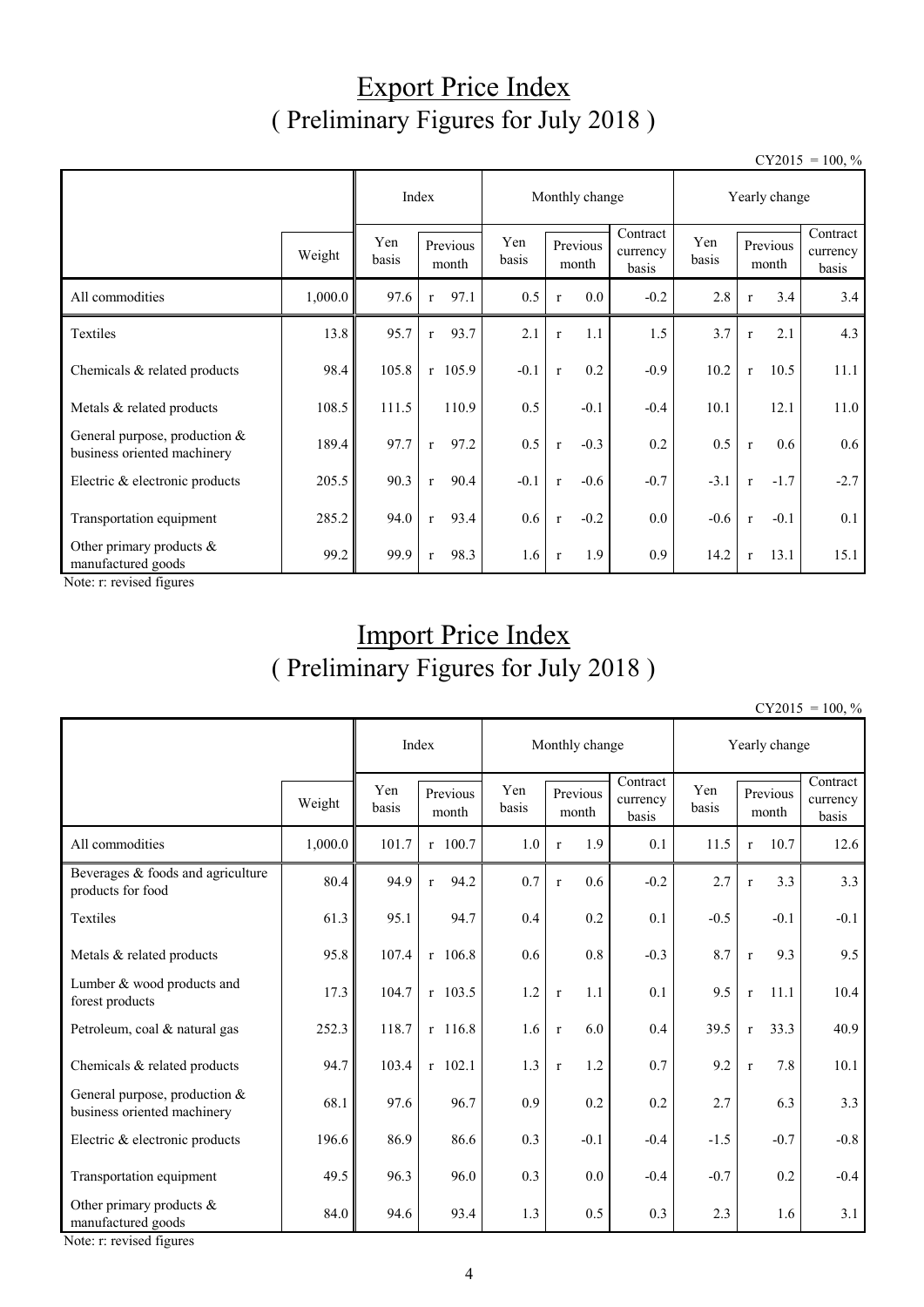# Index by Stage of Demand and Use ( Preliminary Figures for July 2018 )

 $CY2015 = 100, \%$ 

|               |                           |           |       | Monthly         |                        | Yearly |                |
|---------------|---------------------------|-----------|-------|-----------------|------------------------|--------|----------------|
|               |                           | Weight    | Index | change          | Previous month         | change | Previous month |
|               | Domestic demand products  | 1,000.000 | 101.7 | 0.5             | 0.7<br>r               | 5.1    | 4.8            |
|               | Domestic goods            | 744.660   | 101.8 | 0.5             | 0.2                    | 3.1    | 2.8            |
|               | Imports                   | 255.340   | 101.7 | 1.0             | 1.9<br>r               | 11.5   | 10.7           |
| Raw materials |                           | 100.163   | 112.5 | $1.0 \text{ r}$ | 3.3                    | 21.4   | 19.1           |
|               | Domestic goods            | 26.060    | 111.4 | 0.6             | 0.1<br>r               | 5.3    | 5.6            |
|               | Imports                   | 74.103    | 112.9 | 1.2             | 4.5<br>$\mathbf{r}$    | 28.1   | 24.6           |
|               | Intermediate materials    | 535.481   | 102.5 | 0.8             | 0.5                    | 5.3    | 5.0            |
|               | Domestic goods            | 448.097   | 102.2 | 0.6             | 0.3                    | 4.3    | 4.0            |
|               | Imports                   | 87.384    | 103.6 | 1.2             | 1.5<br>$\mathbf{r}$    | 10.9   | 10.2           |
|               | Final goods               |           | 97.7  | 0.2             | 0.1                    | 0.4    | 0.6            |
|               | Domestic goods            | 270.503   | 100.0 | 0.1             | 0.1                    | 0.8    | 0.7            |
|               | Imports                   | 93.853    | 91.2  | 0.6             | 0.3                    | $-0.4$ | 0.4            |
|               | Capital goods             | 112.246   | 98.2  | 0.2             | $-0.1$                 | 0.0    | 0.5            |
|               | Domestic goods            | 87.827    | 100.4 | 0.1             | $-0.1$<br>$\mathbf{r}$ | 0.4    | 0.5            |
|               | Imports                   | 24.419    | 90.4  | 0.6             | 0.1                    | $-1.4$ | 0.6            |
|               | Consumer goods            | 252.110   | 97.5  | 0.2             | 0.2                    | 0.6    | 0.7            |
|               | Domestic goods            | 182.676   | 99.9  | 0.2             | 0.2                    | 1.1    | 0.8            |
|               | Imports                   | 69.434    | 91.5  | 0.7             | 0.3                    | $-0.1$ | 0.2            |
|               | Durable consumer goods    | 67.121    | 92.4  | 0.0             | $-0.1$<br>$\mathbf{r}$ | $-1.8$ | $-1.2$         |
|               | Domestic goods            | 42.200    | 96.7  | $-0.2$          | $-0.2$<br>r            | $-1.3$ | $-1.3$         |
|               | Imports                   | 24.921    | 85.0  | 0.2             | 0.0                    | $-2.9$ | $-1.1$         |
|               | Nondurable consumer goods | 184.989   | 99.4  | 0.3             | 0.4                    | 1.5    | 1.4            |
|               | Domestic goods            | 140.476   | 100.8 | 0.2             | 0.3                    | 1.7    | 1.5            |
|               | Imports                   | 44.513    | 95.1  | 0.7             | 0.5                    | 1.2    | $1.0\,$        |

Notes: 1. These indexes are compiled by reclassifying the "Producer Price Index excluding the consumption tax," "Export Price Index" and "Import Price Index" in terms of commodities' stage of demand or use of goods.

2. r: revised figures

#### (Index by Stage of Demand and Use)

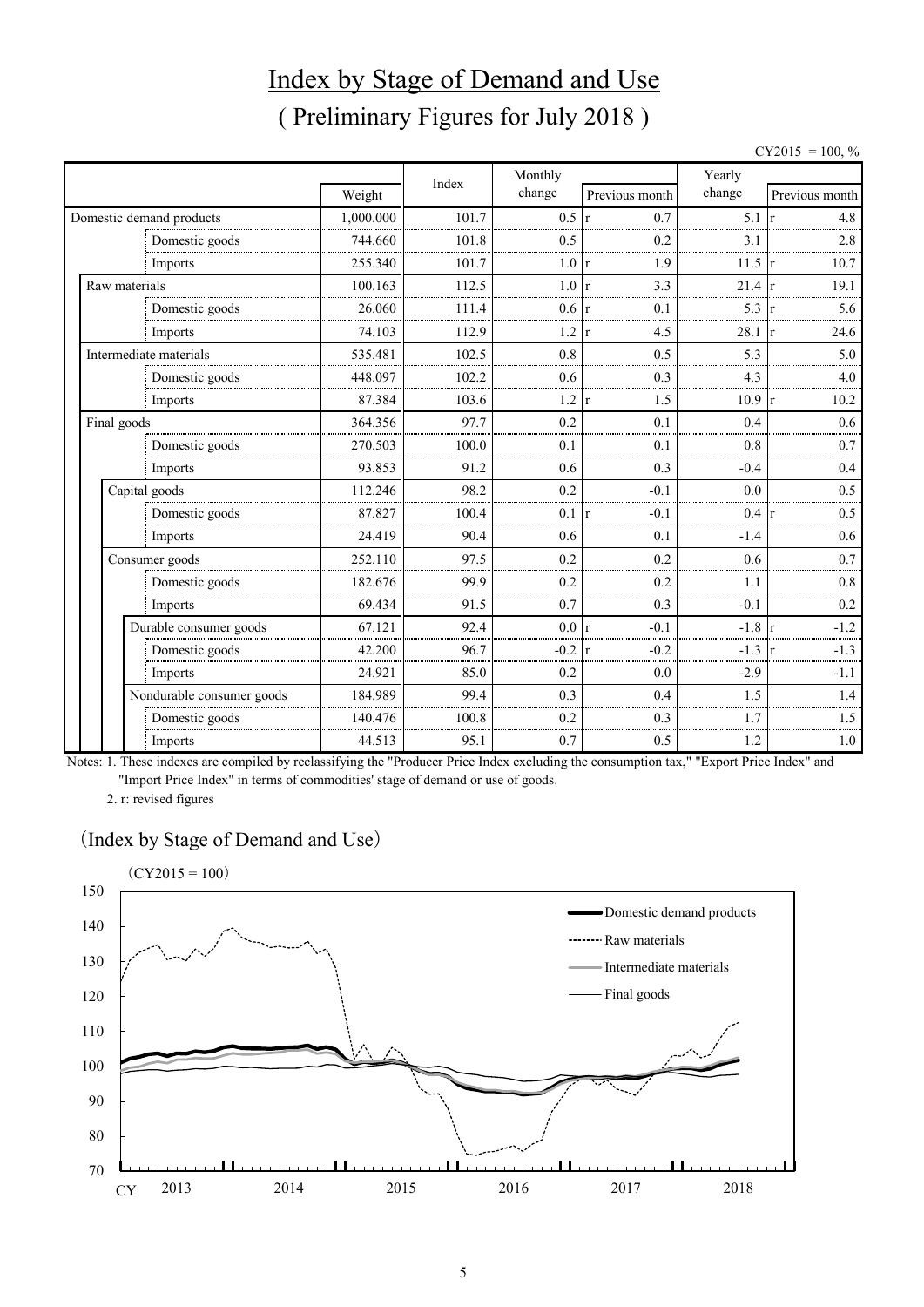# Producer Price Index using Chain-weighted Index Formula ( Preliminary Figures for July 2018 )

 $CY2015 = 100, \%$ 

|                                                | Weight  | Index | Monthly<br>change |             | Previous<br>$\mbox{month}$ | Yearly<br>change |              | Previous<br>month |
|------------------------------------------------|---------|-------|-------------------|-------------|----------------------------|------------------|--------------|-------------------|
| All commodities                                | 1,000.0 | 101.8 | 0.4               | $\mathbf r$ | 0.3                        | 2.9              | $\mathbf r$  | 2.8               |
| excluding extra charges for summer electricity | 1,000.0 | 101.6 | 0.2               | $\mathbf r$ | 0.3                        | 3.0              | $\mathbf r$  | 2.8               |
| Beverages & foods                              | 141.6   | 100.5 | 0.2               | $\mathbf r$ | 0.0                        | 0.7              | $\mathbf r$  | 0.2               |
| Textile products                               | 9.6     | 100.5 | $-0.1$            | $\mathbf r$ | 0.0                        | 1.2              | $\mathbf r$  | 1.1               |
| Lumber & wood products                         | 9.2     | 105.4 | $-0.3$            |             | 0.2                        | 2.7              |              | $3.2$             |
| Pulp, paper & related products                 | 27.7    | 101.9 | 0.2               |             | 0.0                        | 2.6              |              | 2.6               |
| Chemicals & related products                   | 89.2    | 98.1  | 0.7               | $\mathbf r$ | 0.5                        | 3.7              | $\mathbf r$  | 2.2               |
| Petroleum & coal products                      | 59.5    | 120.0 | 2.0               | $\mathbf r$ | 2.1                        | 26.7             | $\mathbf r$  | 23.2              |
| Plastic products                               | 38.2    | 97.3  | 0.5               | $\mathbf r$ | 0.2                        | 1.2              | $\mathbf r$  | $0.8\,$           |
| Ceramic, stone & clay products                 | 23.3    | 100.5 | 0.0               | $\mathbf r$ | $-0.1$                     | 1.0              | $\mathbf{r}$ | 1.1               |
| Iron & steel                                   | 51.7    | 108.2 | 0.0               |             | 0.2                        | 4.4              |              | 4.5               |
| Nonferrous metals                              | 27.1    | 102.3 | $-2.8$            |             | 0.9                        | 5.2              |              | 10.2              |
| Metal products                                 | 40.0    | 103.4 | 0.0               | $\mathbf r$ | 0.4                        | 1.8              | $\mathbf r$  | 2.0               |
| General purpose machinery                      | 27.2    | 100.8 | 0.1               | $\mathbf r$ | 0.4                        | 0.8              | $\mathbf r$  | $1.0\,$           |
| Production machinery                           | 41.1    | 101.2 | 0.3               | $\mathbf r$ | $-0.2$                     | 1.1              | $\mathbf r$  | 0.9               |
| Business oriented machinery                    | 16.2    | 101.6 | $-0.2$            | $\mathbf r$ | 0.1                        | $-0.4$           | $\mathbf r$  | 0.1               |
| Electronic components & devices                | 24.5    | 97.4  | $-0.1$            | $\mathbf r$ | $-0.2$                     | $-0.3$           | $\mathbf r$  | 0.1               |
| Electrical machinery & equipment               | 52.7    | 94.5  | $-0.2$            | $\mathbf r$ | $-0.1$                     | $-1.0$           | $\mathbf r$  | $-0.9$            |
| Information & communications equipment         | 20.8    | 97.7  | 0.4               |             | 0.0                        | $-0.2$           |              | $-0.7$            |
| Transportation equipment                       | 140.7   | 98.3  | 0.0               |             | $-0.1$                     | $-0.4$           |              | $-0.5$            |
| Other manufacturing industry products          | 48.0    | 100.0 | $-0.1$            | $\mathbf r$ | $-0.1$                     | $-0.1$           | $\mathbf r$  | $-0.1$            |
| Agriculture, forestry & fishery products       | 35.8    | 110.8 | 1.7               | $\mathbf r$ | $-0.4$                     | 3.5              | $\mathbf r$  | 1.9               |
| Minerals                                       | 3.9     | 98.2  | 0.0               | $\mathbf r$ | $-0.1$                     | 3.9              | $\mathbf r$  | 3.7               |
| Electric power, gas & water                    | 67.1    | 98.7  | 3.2               | $\mathbf r$ | 0.5                        | 3.9              | $\mathbf r$  | 4.4               |
| Scrap & waste                                  | 4.9     | 138.4 | $-1.1$            |             | 1.9                        | 16.8             |              | 25.5              |

Notes: 1. The index of "All commodities excluding extra charges for summer electricity" adjusts extra charges applied during summer season from July to September.

2. The indexes are based on the year 2015 weights.

3. r: revised figures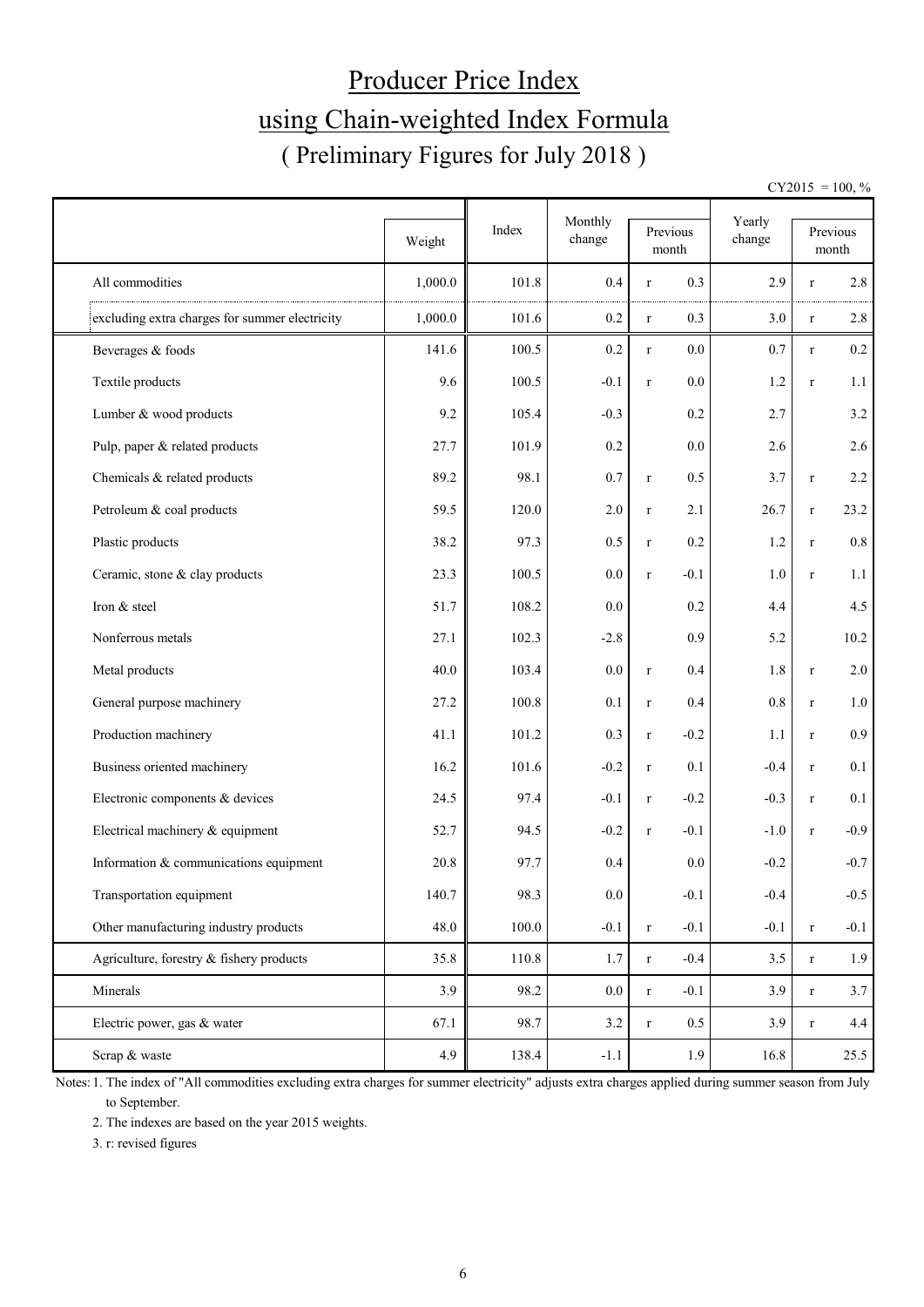## Corporate Goods Price Index Time Series Data

 $CY2015 = 100$  %

|           |                |                 |                                  |                  |                                           |                                  |                                                                                                           |       |                                  |                  |                                           |       |                                  | - 1201 J                 | 100, 70                                   |  |
|-----------|----------------|-----------------|----------------------------------|------------------|-------------------------------------------|----------------------------------|-----------------------------------------------------------------------------------------------------------|-------|----------------------------------|------------------|-------------------------------------------|-------|----------------------------------|--------------------------|-------------------------------------------|--|
|           |                |                 | Producer Price Index             |                  |                                           |                                  |                                                                                                           |       | <b>Export Price Index</b>        |                  |                                           |       |                                  |                          |                                           |  |
|           |                | All commodities |                                  |                  |                                           |                                  | All commodities<br>All commodities<br>(Reference)<br>(ven basis)<br>excluding extra<br>charges for summer |       |                                  |                  |                                           |       | (contract currency basis)        |                          |                                           |  |
|           |                |                 | Monthly<br>(Quarterly)<br>change | Yearly<br>change | Change<br>from three<br>months<br>earlier | Monthly<br>(Quarterly)<br>change | electricity<br>Change<br>from three<br>months<br>earlier                                                  |       | Monthly<br>(Quarterly)<br>change | Yearly<br>change | Change<br>from three<br>months<br>earlier |       | Monthly<br>(Quarterly)<br>change | Yearly<br>change         | Change<br>from three<br>months<br>earlier |  |
| <b>CY</b> | 2015           | 100.0           | $\equiv$                         |                  |                                           |                                  |                                                                                                           | 100.0 | —                                | —                | —                                         | 100.0 | $\overline{\phantom{0}}$         | $\overline{\phantom{a}}$ |                                           |  |
|           | 2016           | 96.5            | $\overline{\phantom{0}}$         | $-3.5$           |                                           |                                  |                                                                                                           | 90.7  |                                  | $-9.3$           |                                           | 96.9  | $\overline{\phantom{0}}$         | $-3.1$                   |                                           |  |
|           | 2017           | 98.7            |                                  | 2.3              |                                           |                                  |                                                                                                           | 95.5  |                                  | 5.3              |                                           | 100.2 |                                  | 3.4                      |                                           |  |
| <b>FY</b> | 2015           | 99.1            | $\overline{\phantom{0}}$         |                  |                                           | —                                |                                                                                                           | 98.1  | $\overline{\phantom{0}}$         | -                | -                                         | 98.6  | —                                |                          |                                           |  |
|           | 2016           | 96.7            | —                                | $-2.4$           |                                           |                                  |                                                                                                           | 91.3  |                                  | $-6.9$           |                                           | 97.8  | —                                | $-0.8$                   |                                           |  |
|           | 2017           | 99.3            |                                  | 2.7              | —                                         |                                  |                                                                                                           | 95.7  |                                  | 4.8              | —                                         | 100.8 |                                  | 3.1                      |                                           |  |
| 2017/     | Q <sub>3</sub> | 98.8            | 0.4                              | 2.8              | —                                         | 0.2                              | $\overline{\phantom{m}}$                                                                                  | 94.9  | 0.9                              | 8.3              | —                                         | 99.9  | 0.4                              | 3.1                      |                                           |  |
|           | Q4             | 99.7            | 0.9                              | 3.3              | —                                         | 1.1                              |                                                                                                           | 97.5  | 2.7                              | 6.2              | -                                         | 101.6 | 1.7                              | 3.6                      |                                           |  |
| 2018/     | Q1             | 100.3           | 0.6                              | 2.5              | —                                         | 0.6                              | —                                                                                                         | 96.2  | $-1.3$                           | 0.7              | —                                         | 102.4 | 0.8                              | 2.6                      |                                           |  |
|           | O <sub>2</sub> | 101.0           | 0.7                              | 2.6              |                                           | 0.7                              |                                                                                                           | 96.7  | 0.5                              | 2.8              |                                           | 102.8 | 0.4                              | 3.3                      |                                           |  |
| 2017/     | June           | 98.5            | 0.1                              | 2.2              | 0.3                                       | 0.1                              | 0.3                                                                                                       | 93.9  | $-0.7$                           | 5.7              | $-1.9$                                    | 99.2  | $-0.2$                           | 2.8                      | $-1.1$                                    |  |
|           | July           | 98.7            | 0.2                              | 2.5              | 0.3                                       | 0.0                              | 0.1                                                                                                       | 94.9  | 1.1                              | 7.6              | 1.3                                       | 99.3  | 0.1                              | 2.5                      | $-0.5$                                    |  |
|           | Aug.           | 98.8            | 0.1                              | 2.9              | 0.4                                       | 0.0                              | 0.1                                                                                                       | 94.4  | $-0.5$                           | 8.4              | $-0.2$                                    | 99.9  | 0.6                              | 3.1                      | 0.5                                       |  |
|           | Sep.           | 99.0            | 0.2                              | 3.0              | 0.5                                       | 0.3                              | 0.3                                                                                                       | 95.5  | 1.2                              | 9.1              | 1.7                                       | 100.5 | 0.6                              | 3.6                      | 1.3                                       |  |
|           | Oct.           | 99.4            | 0.4                              | 3.5              | 0.7                                       | 0.6                              | 0.9                                                                                                       | 97.3  | 1.9                              | 9.8              | 2.5                                       | 101.3 | 0.8                              | 4.0                      | 2.0                                       |  |
|           | Nov.           | 99.8            | 0.4                              | 3.5              | 1.0                                       | 0.4                              | 1.3                                                                                                       | 97.5  | 0.2                              | 6.9              | 3.3                                       | 101.6 | 0.3                              | 3.6                      | 1.7                                       |  |
|           | Dec.           | 100.0           | 0.2                              | 3.0              | 1.0                                       | 0.2                              | 1.2                                                                                                       | 97.8  | 0.3                              | 2.4              | 2.4                                       | 101.8 | 0.2                              | 3.1                      | 1.3                                       |  |
| 2018/     | Jan.           | 100.3           | 0.3                              | 2.7              | 0.9                                       | 0.3                              | 0.9                                                                                                       | 97.2  | $-0.6$                           | 1.7              | $-0.1$                                    | 102.0 | 0.2                              | 2.6                      | 0.7                                       |  |
|           | Feb.           | 100.4           | 0.1                              | 2.6              | 0.6                                       | 0.1                              | 0.6                                                                                                       | 96.1  | $-1.1$                           | 0.8              | $-1.4$                                    | 102.5 | 0.5                              | 2.7                      | 0.9                                       |  |
|           | Mar.           | 100.3           | $-0.1$                           | 2.1              | 0.3                                       | $-0.1$                           | 0.3                                                                                                       | 95.3  | $-0.8$                           | $-0.4$           | $-2.6$                                    | 102.7 | 0.2                              | 2.4                      | 0.9                                       |  |
|           | Apr.           | 100.5           | 0.2                              | 2.1              | 0.2                                       | 0.2                              | 0.2                                                                                                       | 95.8  | 0.5                              | 2.2              | $-1.4$                                    | 102.5 | $-0.2$                           | 2.7                      | 0.5                                       |  |
|           | May            | 101.1           | 0.6                              | 2.7              | 0.7                                       | 0.6                              | 0.7                                                                                                       | 97.1  | 1.4                              | 2.6              | 1.0                                       | 103.0 | 0.5                              | 3.6                      | 0.5                                       |  |
|           | June           | 101.3           | 0.2                              | 2.8              | 1.0                                       | 0.2                              | 1.0                                                                                                       | 97.1  | 0.0                              | 3.4              | 1.9                                       | 102.9 | $-0.1$                           | 3.7                      | 0.2                                       |  |
|           | July           | 101.8           | 0.5                              | 3.1              | 1.3                                       | 0.2                              | 1.0                                                                                                       | 97.6  | 0.5                              | 2.8              | 1.9                                       | 102.7 | $-0.2$                           | 3.4                      | 0.2                                       |  |

|           |                |                                |                                  |                  |                                           |                 |                                  |                  | C12013                                    | $-100, 70$                                   |
|-----------|----------------|--------------------------------|----------------------------------|------------------|-------------------------------------------|-----------------|----------------------------------|------------------|-------------------------------------------|----------------------------------------------|
|           |                |                                | Import Price Index               |                  |                                           |                 |                                  |                  |                                           | Foreign                                      |
|           |                | All commodities<br>(yen basis) |                                  |                  |                                           | All commodities | (contract currency basis)        |                  |                                           | exchange<br>rate<br>$\sqrt{\frac{2}{\pi}}$   |
|           |                |                                | Monthly<br>(Quarterly)<br>change | Yearly<br>change | Change<br>from three<br>months<br>earlier |                 | Monthly<br>(Quarterly)<br>change | Yearly<br>change | Change<br>from three<br>months<br>earlier | Monthly<br>(Quarterly)<br>(Yearly)<br>change |
| <b>CY</b> | 2015           | 100.0                          |                                  |                  |                                           | 100.0           |                                  |                  |                                           | 14.4                                         |
|           | 2016           | 83.6                           |                                  | $-16.4$          |                                           | 90.2            |                                  | $-9.8$           |                                           | $-10.1$                                      |
|           | 2017           | 92.7                           |                                  | 10.9             |                                           | 98.1            |                                  | 8.8              |                                           | 3.1                                          |
| FY        | 2015           | 95.5                           |                                  |                  |                                           | 95.9            |                                  |                  |                                           | 9.3                                          |
|           | 2016           | 85.4                           |                                  | $-10.6$          |                                           | 92.5            |                                  | $-3.5$           |                                           | $-9.8$                                       |
|           | 2017           | 93.6                           |                                  | 9.6              |                                           | 99.8            |                                  | 7.9              |                                           | 2.3                                          |
| 2017/     | Q <sub>3</sub> | 91.0                           | $-0.8$                           | 12.8             |                                           | 96.8            | $-1.0$                           | 6.5              |                                           | $-0.1$                                       |
|           | Q4             | 95.6                           | 5.1                              | 11.0             |                                           | 100.5           | 3.8                              | 8.2              |                                           | 1.8                                          |
| 2018/     | Q1             | 96.1                           | 0.5                              | 3.8              |                                           | 104.1           | 3.6                              | 6.9              |                                           | $-4.1$                                       |
|           | O <sub>2</sub> | 98.5                           | 2.5                              | 7.4              |                                           | 106.3           | 2.1                              | 8.7              |                                           | 0.7                                          |
| 2017/     | June           | 91.0                           | $-1.7$                           | 11.5             | $-2.5$                                    | 97.1            | $-1.0$                           | 8.0              | $-1.3$                                    | $-1.2$                                       |
|           | July           | 91.2                           | 0.2                              | 11.9             | $-0.2$                                    | 96.2            | $-0.9$                           | 5.9              | $-2.0$                                    | 1.4                                          |
|           | Aug.           | 90.1                           | $-1.2$                           | 12.8             | $-2.7$                                    | 96.5            | 0.3                              | 6.4              | $-1.6$                                    | $-2.2$                                       |
|           | Sep.           | 91.8                           | 1.9                              | 13.8             | 0.9                                       | 97.8            | 1.3                              | 7.4              | 0.7                                       | 0.7                                          |
|           | Oct.           | 94.3                           | 2.7                              | 15.6             | 3.4                                       | 99.2            | 1.4                              | 8.9              | 3.1                                       | 2.0                                          |
|           | Nov.           | 95.3                           | 1.1                              | 10.4             | 5.8                                       | 100.3           | 1.1                              | 6.9              | 3.9                                       | $0.0\,$                                      |
|           | Dec.           | 97.1                           | 1.9                              | 7.3              | 5.8                                       | 102.0           | 1.7                              | 8.9              | 4.3                                       | 0.1                                          |
| 2018/     | Jan.           | 96.7                           | $-0.4$                           | 5.0              | 2.5                                       | 103.0           | 1.0                              | 7.2              | 3.8                                       | $-1.9$                                       |
|           | Feb.           | 96.6                           | $-0.1$                           | 4.4              | 1.4                                       | 104.9           | 1.8                              | 7.5              | 4.6                                       | $-2.6$                                       |
|           | Mar.           | 94.9                           | $-1.8$                           | 1.7              | $-2.3$                                    | 104.4           | $-0.5$                           | 6.1              | 2.4                                       | $-1.8$                                       |
|           | Apr.           | 96.0                           | 1.2                              | 5.0              | $-0.7$                                    | 104.6           | 0.2                              | 6.5              | 1.6                                       | 1.3                                          |
|           | May            | 98.8                           | 2.9                              | 6.7              | 2.3                                       | 106.2           | 1.5                              | 8.3              | 1.2                                       | 2.1                                          |
|           | June           | 100.7                          | 1.9                              | 10.7             | 6.1                                       | 108.2           | 1.9                              | 11.4             | 3.6                                       | 0.3                                          |
|           | July           | 101.7                          | 1.0                              | 11.5             | 5.9                                       | 108.3           | 0.1                              | 12.6             | 3.5                                       | 1.2                                          |

#### $CY2015 = 100 %$

Note: A negative change in the "Foreign exchange rate" indicates an appreciation of the yen.